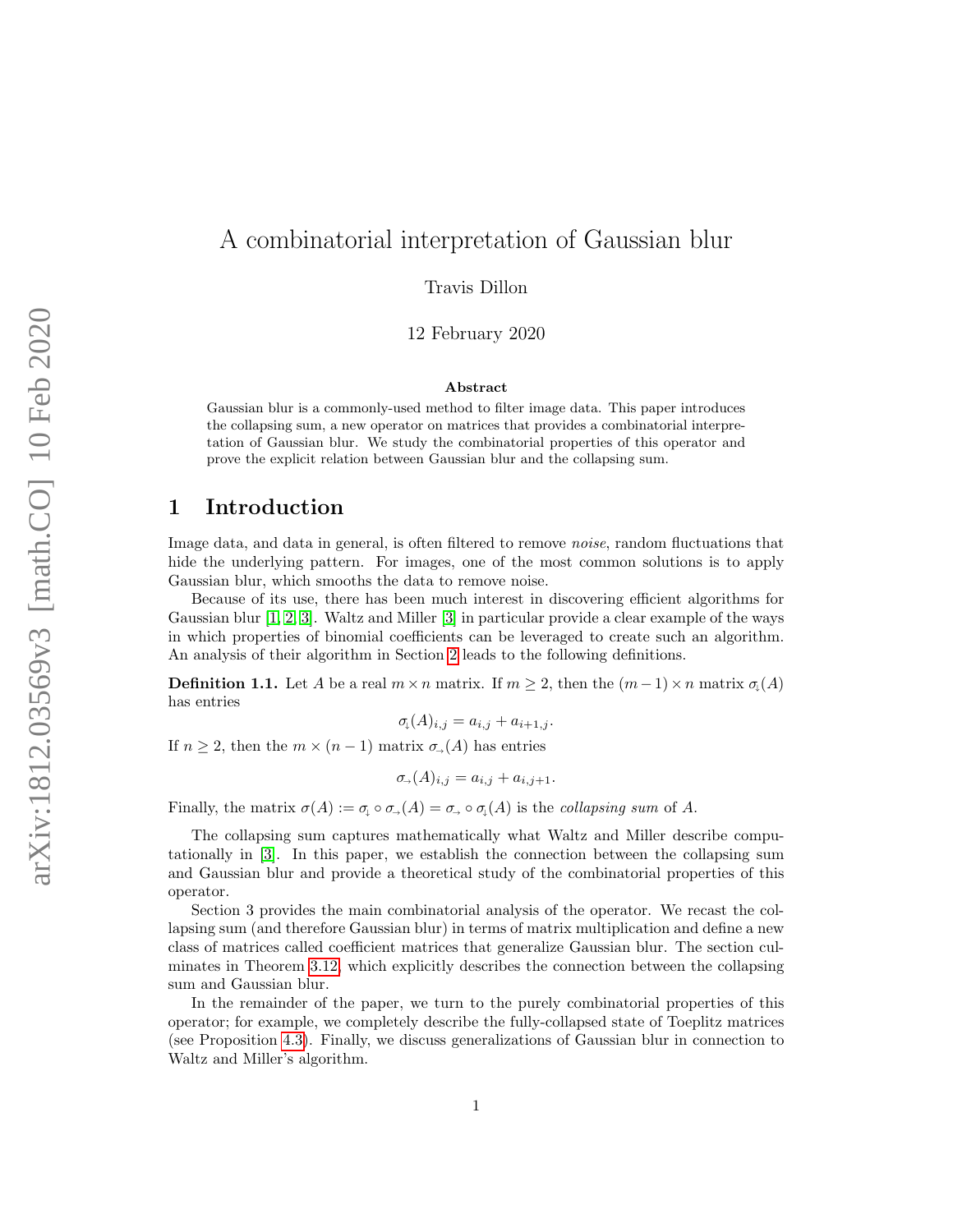## <span id="page-1-0"></span>2 Background

As the collapsing sum will be motivated by Gaussian blur, we begin with a description of image filtering. Grayscale images are stored as matrices: Shades of gray are represented as numbers in a particular range (for example, integers from 0 to 255, or real numbers from 0 to [1](#page-1-1)), and each entry represents a pixel.<sup>1</sup> We will consider only grayscale images, but this is not an artificial restriction; the same techniques are used to apply a filter to color images. The data for color images are stored as three separate values of red, green, and blue. Applying a filter to a color image consists of separating the data into three matrices by color type, applying the filter to each, and recombining.

It may be the case that the image contains noise, so that the pixel values are randomly perturbed by environmental factors. Because noise is random, it seems possible to eliminate it by averaging pixel values in the neighborhood of a central pixel. This process is known as filtering.

Filters are applied in a process called convolution. The matrix that represents the filter is called a kernel matrix. Typically, kernel matrices are square with dimensions  $(2r + 1) \times$  $(2r+1)$ . The integer r is the radius of the filter and controls the size of the neighborhood. For simplicity in the convolution formula, kernel matrices are indexed so that the central entry has coordinates (0,0). Convolving the kernel matrix  $K = (k_{i,j})$  with an  $m \times n$  image matrix A returns the  $m \times n$  matrix  $K \times A$  with entries

$$
(K * A)_{p,q} := \sum_{i,j=-r}^{r} k_{i,j} \cdot a_{p-i,q-j}.
$$

The convolution can be equivalently expressed as

$$
(K*A)_{p,q} = \sum_{\substack{i+k=p\\j+\ell=q}} k_{i,j} \cdot a_{k,\ell}.
$$

We require that  $\sum_{i,j} k_{i,j} = 1$  so that the overall intensity of the image does not change.

As written, however, convolution is not well-defined when  $a_{p,q}$  is near a boundary of A. In these cases, the convolution formula requires values of entries that don't exist, such as  $a_{-1,0}$ . To fix this problem, we use what are called *edge-handling techniques*. In this paper, we only consider two common techniques: extending A to have values beyond its edges or applying the filter to only those pixels for which convolution is defined (the latter is called cropping).<sup>[2](#page-1-2)</sup> To apply a kernel matrix of radius r to all pixels in an  $m \times n$  matrix A, we need to extend A by r rows and columns on each side, to a matrix of size  $(m + 2r) \times (n + 2r)$ , where the central  $m \times n$  block is the matrix A. The filter is applied to each pixel in the central  $m \times n$  block of the enlarged matrix.

If extension is chosen as the edge-handling technique, let  $A'$  denote the corresponding extension of A. If cropping is chosen as the edge-handling technique, then set  $A' = A$ . Applying the filter to A with the chosen edge-handling technique is equivalent to applying the filter to  $A'$  with cropping.

The simplest blur filter is the box blur. Let  $J_{m \times n}$  represent the  $m \times n$  matrix with each entry equal to 1, and abbreviate  $J_{n\times n}$  by  $J_n$ .

<span id="page-1-1"></span><sup>&</sup>lt;sup>1</sup>Whether 0 represents black or white depends on the application; in printing, 0 represents white, whereas in computing, 0 represents black. We won't need to pick between these conventions for our purposes.

<span id="page-1-2"></span> $2$ See [https://en.wikipedia.org/wiki/Kernel\\_\(image\\_processing\)](https://en.wikipedia.org/wiki/Kernel_(image_processing)) for a list of edge-handling techniques.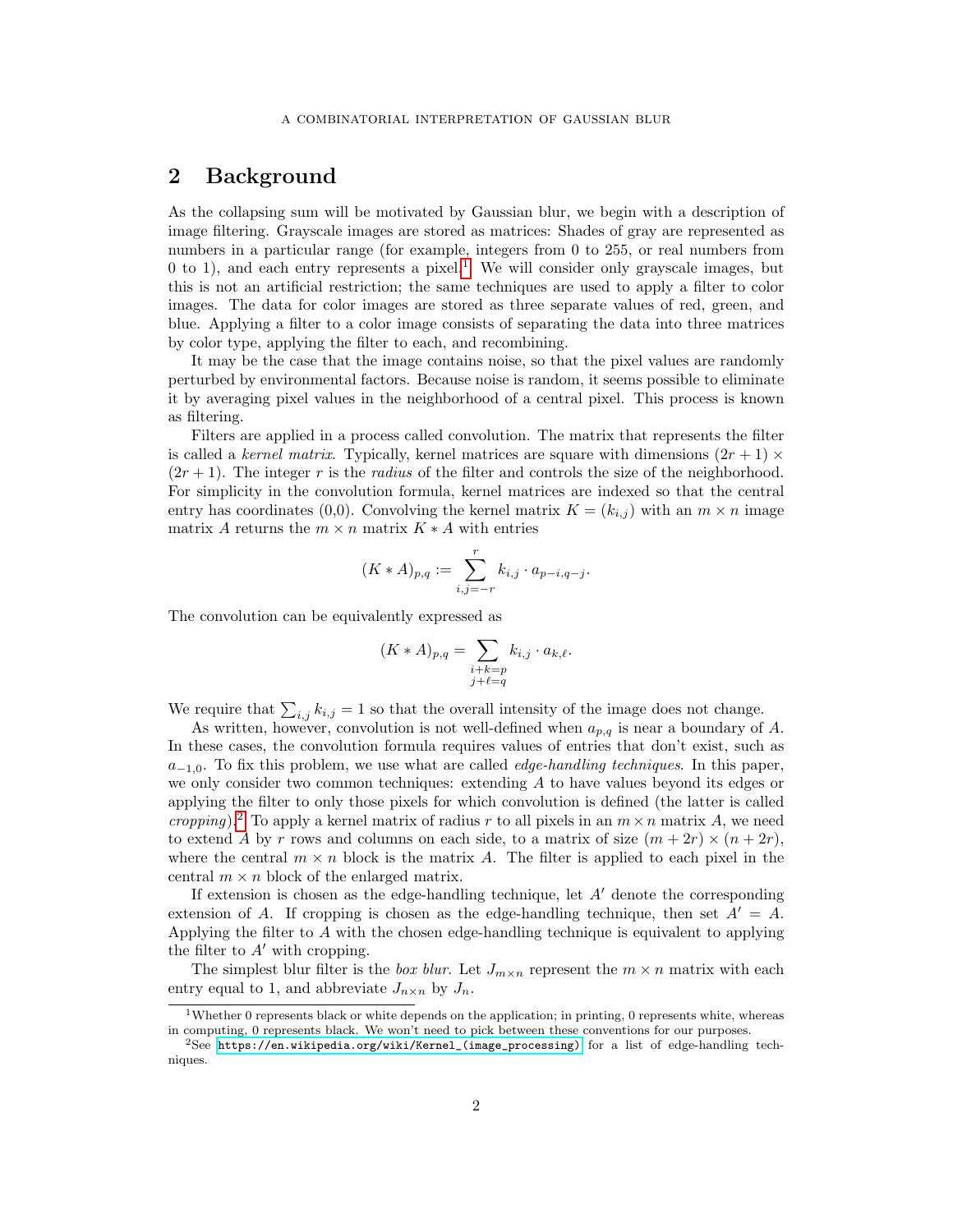**Definition 2.1.** The kernel matrix  $B_{2r+1}$  for the box blur of radius r is  $(2r+1)^{-2}J_{2r+1}$ .

As a visual example, consider the following image.



The results of applying box blurs with radii of 1, 2, and 3, respectively, to this image are shown below.



One problem with box blurs, especially ones of large radius, is that pixels are weighted the same regardless of their distance from the central pixel. It makes sense to weight closer pixels more heavily than distant pixels: Pixels that are closer to each other will contain more information about each other than those that are farther away. Because of this, the Gaussian blur, which takes this into account, is more commonly used. The values for the Gaussian blur kernel matrix are derived from the two-dimensional Gaussian curve

$$
f(x,y) = \frac{1}{2\pi s^2} e^{-\frac{x^2 + y^2}{2s^2}},
$$

where s represents the standard deviation of the distribution. Sometimes values are directly sampled from this function, but they are often approximated using binomial coefficients.

**Definition 2.2.** The  $(2r + 1) \times (2r + 1)$  kernel matrix  $G_{2r+1}$  of the approximate Gaussian blur with radius r has entries, for each  $-r \leq i, j \leq r$ , of

<span id="page-2-0"></span>
$$
(G_{2r+1})_{i,j} = \frac{1}{4^{2r}} \binom{2r}{i+r} \binom{2r}{j+r}.
$$
 (1)

**Example 2.3.** The kernel matrix for the  $5 \times 5$  approximate Gaussian blur is

$$
G_5 = \frac{1}{256} \begin{pmatrix} 1 & 4 & 6 & 4 & 1 \\ 4 & 16 & 24 & 16 & 4 \\ 6 & 24 & 36 & 24 & 6 \\ 4 & 16 & 24 & 16 & 4 \\ 1 & 4 & 6 & 4 & 1 \end{pmatrix}.
$$

Notice that the pixels near the center are weighted highest, and that the values taper off toward the edges. Applying Gaussian blurs of radii 1, 2, and 3, respectively, to our example image from above results in the images below. The images appear smooth, while each individual element of the image remains clear.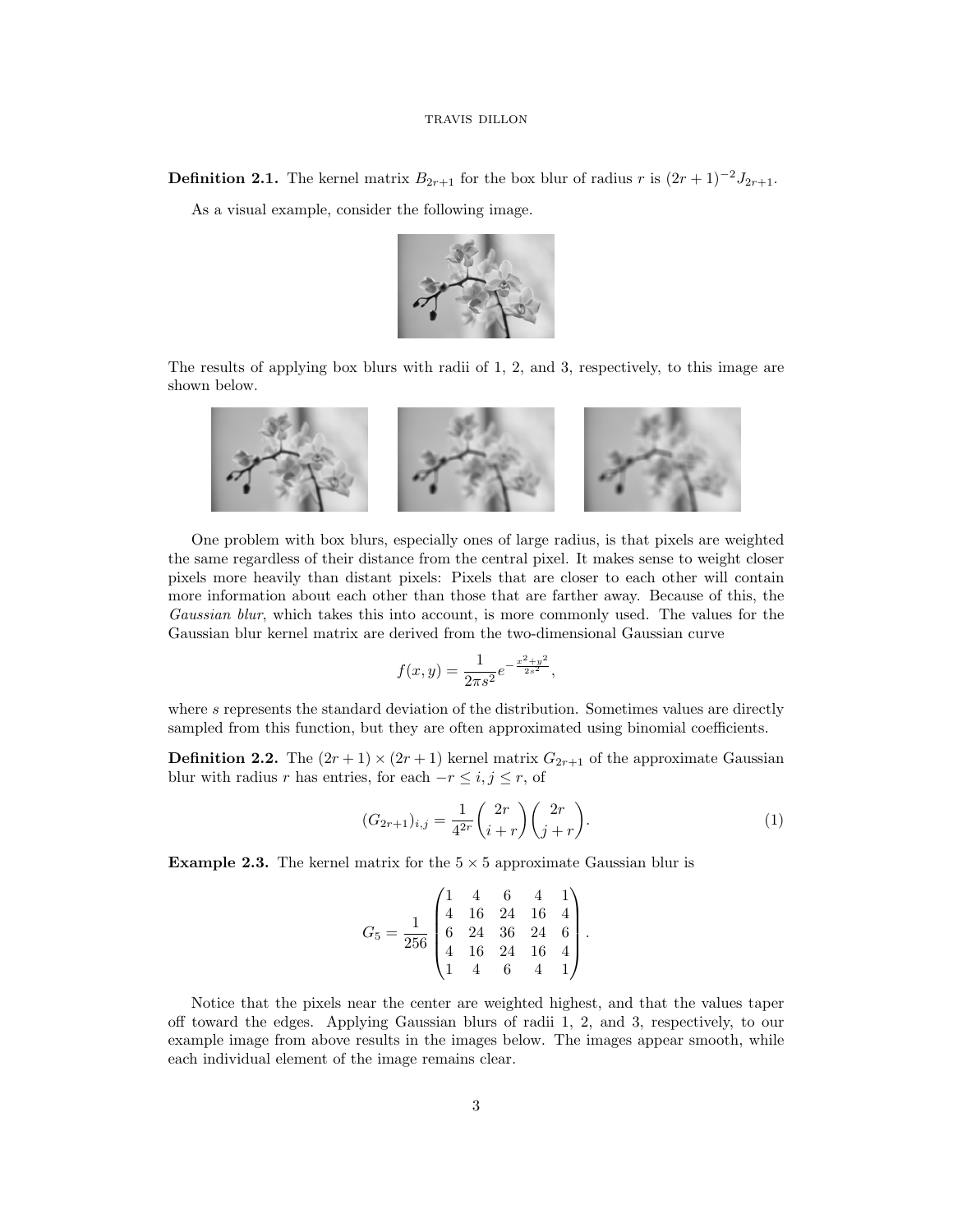

Each Gaussian blur kernel matrix can be decomposed into the product of a row vector and a column vector. Since it is much faster to compute smaller convolutions than large ones, Gaussian blur algorithms break the computation into two smaller convolutions: one with the row vector, and one with the column vector.

In [\[3\]](#page-10-2), Waltz and Miller develop an algorithm for computing Gaussian blur that is more efficient than simple decomposition. The key observation that the authors use is that Gaussian blurs of larger radius can be created through repeated convolution with Gaussian blurs of smaller radius. Their algorithm decomposes the Gaussian blur kernel matrix into a row vector and a column vector, and it decomposes each of these vectors into the repeated convolution of the matrices  $(1 \t1)$  and  $(1 \t1)^T$ , respectively. With a bit of clever programming, Waltz and Miller created an algorithm that runs much faster than one that only uses the decomposition property.

Convolution by the matrices  $(1 \t1)$  and  $(1 \t1)^T$  corresponds to the operations  $\sigma_{\rightarrow}$  and  $\sigma_{\downarrow}$ , respectively. This observation leads to Definition [1.1.](#page-0-0)

**Example 2.4.** Take the  $2 \times 2$  matrix

$$
A = \begin{pmatrix} a_{1,1} & a_{1,2} \\ a_{2,1} & a_{2,2} \end{pmatrix}.
$$

Applying the collapsing operations, we get

$$
\sigma_{\downarrow}(A) = (a_{1,1} + a_{2,1} \quad a_{1,2} + a_{2,2}) \qquad \sigma_{\rightarrow}(A) = \begin{pmatrix} a_{1,2} + a_{2,2} \\ a_{2,1} + a_{2,2} \end{pmatrix}
$$

$$
\sigma(A) = (a_{1,1} + a_{1,2} + a_{2,1} + a_{2,2}).
$$

## 3 Equivalence of Gaussian blur and collapsing sum

In this section, we place the collapsing sum on a matrix-theoretic foundation and explicitly connect it with Gaussian blur via Theorem [3.12.](#page-6-0)

The following properties of the collapsing sum follow directly from Definition [1.1.](#page-0-0)

<span id="page-3-0"></span>**Proposition 3.1.** Let A and B be  $m \times n$  matrices and c be any real number. Then

- 1.  $\sigma(A+B) = \sigma(A) + \sigma(B)$ , 2.  $\sigma(cA) = c \cdot \sigma(A)$ ,
- 3.  $\sigma_{\psi}(A^T) = \sigma_{\psi}(A)^T$ , and
- 4.  $\sigma(A^T) = \sigma(A)^T$

whenever the operations are defined. The first two statements also hold for  $\sigma_{\downarrow}$  and  $\sigma_{\rightarrow}$ .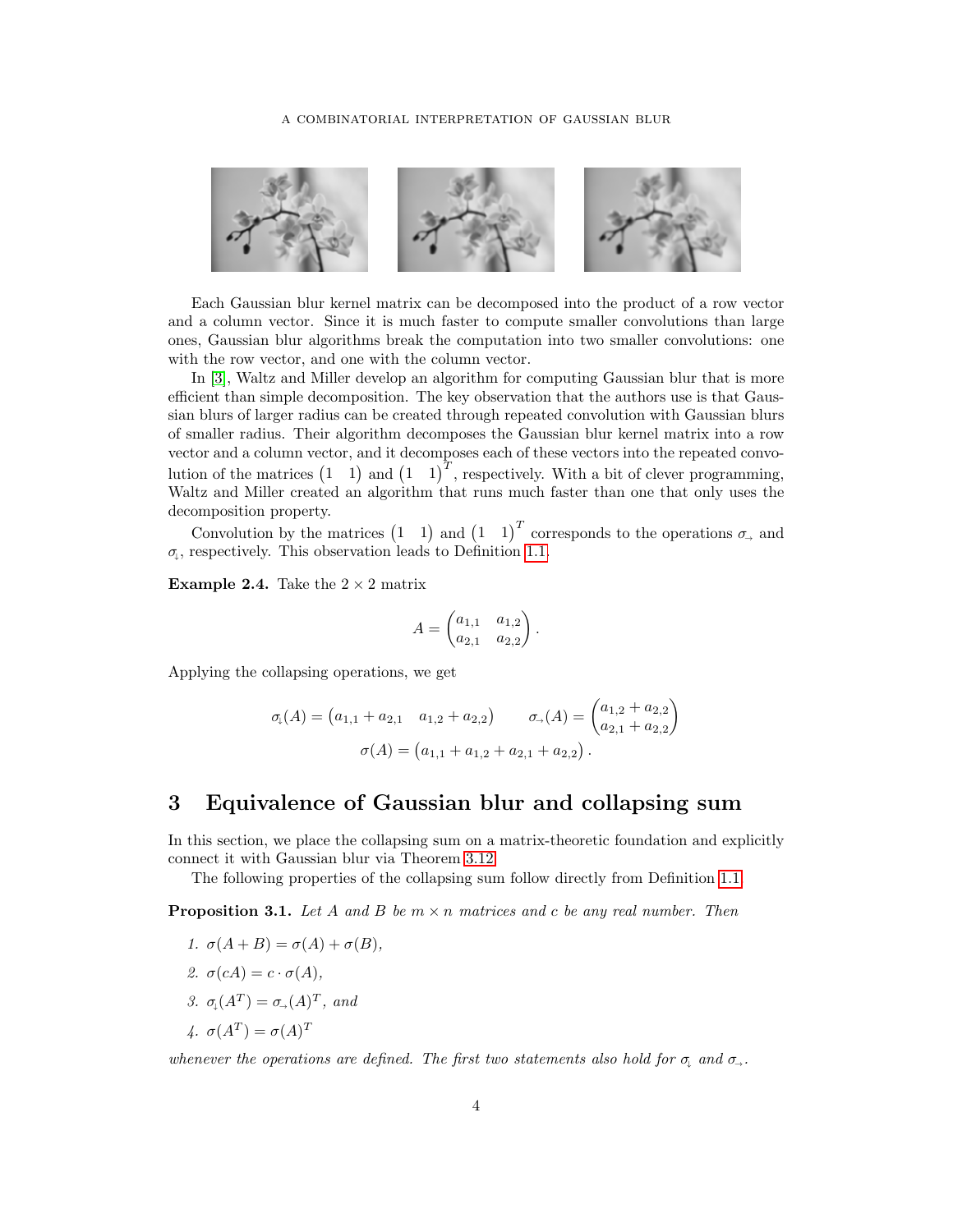Much of the investigation will examine repeated application of the collapsing sum. Let A be an  $m \times n$  matrix. Then  $\sigma^{0}(A) = A$ , and for each positive integer  $1 \leq s < \min\{m, n\}$ , we define  $\sigma^s(A) = \sigma(\sigma^{s-1}(A))$ . The operators  $\sigma^s_\downarrow$  and  $\sigma^s_\rightarrow$  are defined similarly.

Let  $I_m$  be the  $m \times m$  identity matrix and  $\delta_{i,j}$  be the Kronecker delta function

$$
\delta_{i,j} = \begin{cases} 1 & \text{if } i = j \\ 0 & \text{if } i \neq j. \end{cases}
$$

**Definition 3.2.** We denote by  $R_m$  the  $(m-1) \times m$  matrix with entries  $r_{i,j} = \delta_{i,j} + \delta_{i+1,j}$ . For a positive integer  $k < m$ , we define  $R_m^k$  as the product  $R_{m-k+1}R_{m-k+2}\cdots R_m$ . Further, let  $R_{m}^{\underline{0}}=I_m$ .

The matrices  $R_m$  have 1's on the diagonal and superdiagonal and 0's elsewhere. The notation  $R_m^k$  is defined analogously to the falling power notation  $n^k = n(n-1)\cdots(n-k+1)$ .

Example 3.3. We have

$$
R_4 = \begin{pmatrix} 1 & 1 & 0 & 0 \\ 0 & 1 & 1 & 0 \\ 0 & 0 & 1 & 1 \end{pmatrix}
$$

and

$$
R_4^2 = \begin{pmatrix} 1 & 1 & 0 \\ 0 & 1 & 1 \end{pmatrix} \begin{pmatrix} 1 & 1 & 0 & 0 \\ 0 & 1 & 1 & 0 \\ 0 & 0 & 1 & 1 \end{pmatrix} = \begin{pmatrix} 1 & 2 & 1 & 0 \\ 0 & 1 & 2 & 1 \end{pmatrix}.
$$

**Proposition 3.4.** Let A be an  $m \times n$  matrix with  $m, n \geq 2$ . Then  $\sigma_{\mu}^{s}(A) = R_m^s A$  and  $\sigma^s_{\rightarrow}(A) = A(R_n^s)^T.$ 

*Proof.* First note that  $R_m A$  is an  $(m-1) \times n$  matrix. Using the definition of  $R_m$ , the entry  $(R_mA)_{i,j}$  is

$$
\sum_{k=1}^{m} (\delta_{i,k} + \delta_{i+1,k}) a_{k,j} = a_{i,j} + a_{i+1,j} = \sigma_{\downarrow}(A)_{i,j}.
$$

A quick induction argument shows that  $\sigma_{\psi}^{s}(A) = R_{m}^{\underline{s}}A$ . The calculation for the second assertion is similar.  $\Box$ 

Consequently,  $\sigma^{s}(A) = (R_m^s)A(R_n^s)^T$ .

 $\overline{\mathcal{L}}$ 

<span id="page-4-0"></span>**Proposition 3.5.** Let m be a positive integer and  $s \leq m$  be a nonnegative integer. Then  $R_m^{\underline{s}}$  is an  $(m-s) \times m$  matrix with entries  $(R_m^{\underline{s}})_{i,j} = {s \choose j-i}$ .

*Proof.* We proceed by induction. For  $s = 0$ , the theorem simplifies to the definition of  $I_m = R_m^0$ . Now suppose that the theorem holds for some nonnegative integer k. Then  $R_{m}^{k+1} = R_{m-k} R_{m}^{k}$ . Since  $R_{m}^{k}$  is an  $(m-k) \times m$  matrix,  $R_{m}^{k+1}$  is an  $(m-k-1) \times m$  matrix. Further, by writing  $(R_{m-k})_{i,r} = \delta_{i,r} + \delta_{i+1,r}$ , we have

$$
R_m^{k+1} \Big|_{i,j} = \sum_{r=1}^{m-k} (R_{m-k})_{i,r} (R_m^k)_{r,j}
$$
  
= 
$$
\binom{k}{j-i} + \binom{k}{j-(i+1)}
$$
  
= 
$$
\binom{k+1}{j-i},
$$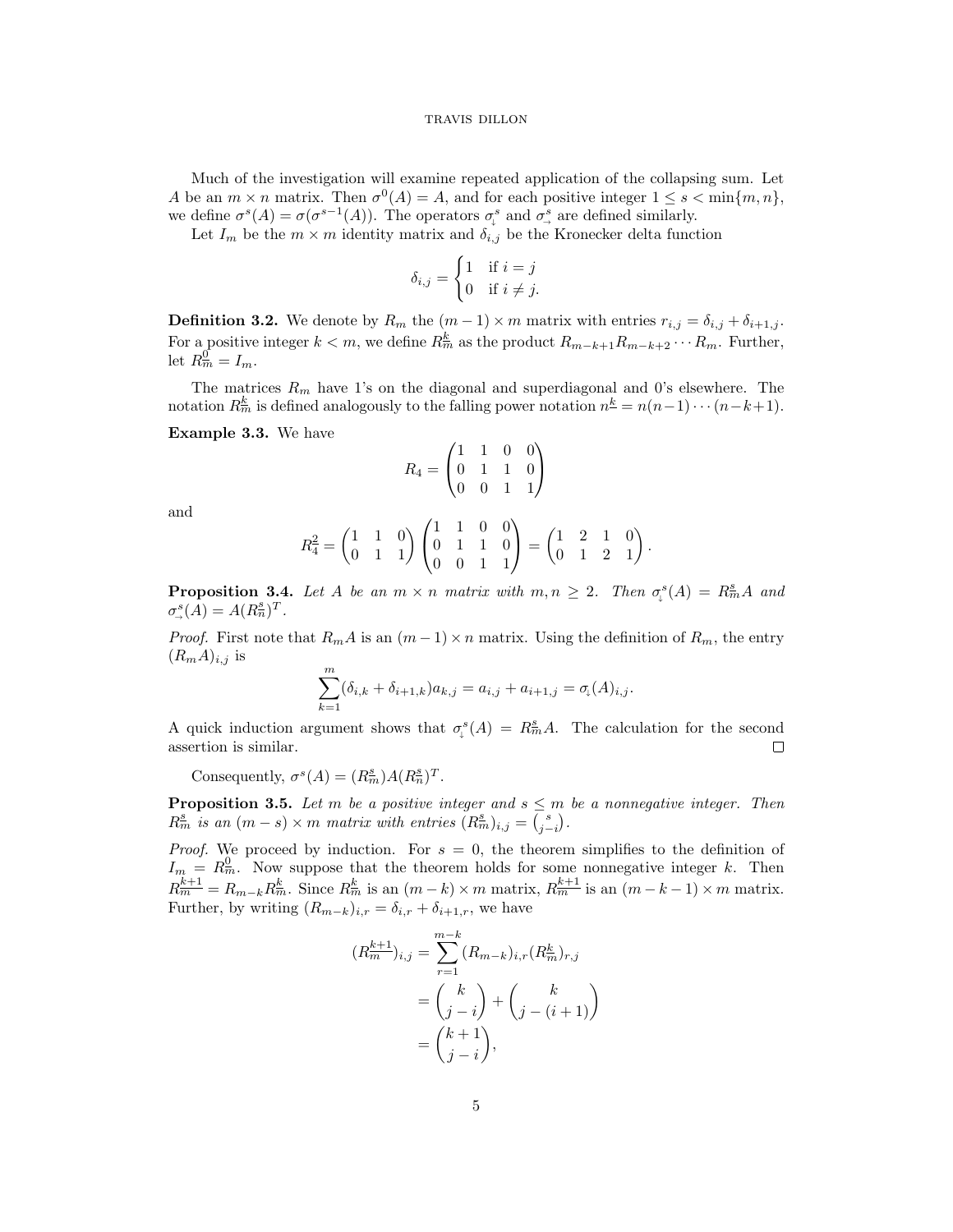so the formula holds by induction.

We now introduce an object that will facilitate the proof of Theorem [3.12.](#page-6-0)

<span id="page-5-3"></span>**Definition 3.6.** Let  $a < m$  and  $b < n$  be nonnegative integers. The *coefficient matrix*  $C^{a,b}_{m \times n} = (c_{i,j})$  is the unique  $m \times n$  matrix such that  $\sum_{i,j} \sigma^a_i \sigma^b_j (A)_{i,j} = \sum_{i,j} c_{i,j} a_{i,j}$  for all  $m \times n$  matrices A. We abbreviate  $C_n^{a,b} := C_{n \times n}^{a,b}$  and  $C_{m \times n}^a := C_{m \times n}^{a,a}$ .

One interpretation of the coefficient matrix uses indeterminates. Let  $X = (x_{i,j})$  be an  $m \times n$  matrix of indeterminates; that is, the entries of X are distinct symbols, not numbers. The entry  $c_{i,j}$  of the coefficient matrix  $C^{a,b}_{m \times n}$  is the sum of the coefficients of  $x_{i,j}$  across all entries of  $\sigma_\downarrow^a \sigma_\uparrow^b(X)$ . Thus, one way to think of the coefficient matrix is that its  $(i, j)$ th entry represents the number of times that  $x_{i,j}$  appears in  $\sigma_{\varphi}^{\alpha} \sigma_{\varphi}^{\beta}(X)$ .

We now work to describe the entries of the coefficient matrices explicitly.

**Definition 3.7.** Let A be an  $m \times n$  matrix and  $e_n$  be the  $n \times 1$  vector in which each entry is 1. The column sum vector of A is  $\alpha = A^T \mathbf{e}_m$ , and the row sum vector of A is  $\beta = A \mathbf{e}_n$ . That is,  $\alpha_j$  is the sum of the elements in the jth column of A, and  $\beta_j$  is the sum of the elements of the jth row of A.

<span id="page-5-0"></span>**Lemma 3.8.** Let  $X = (x_{i,j})$  be a matrix of indeterminates and A and B be matrices such that the product  $AXB$  is defined. If  $\alpha$  is the column sum vector of A and  $\beta$  is the row sum vector of B, then the coefficient of  $x_{p,q}$  in the formal expression  $\sum_{i,j} (AXB)_{i,j}$  is  $\alpha_p\beta_q$ .

*Proof.* Choose any indeterminate  $x_{p,q}$ . We have

$$
\sum_{i,j} (AXB)_{i,j} = \sum_{i=1}^m \sum_{j=1}^n \left[ \sum_{k=1}^m \sum_{r=1}^n a_{i,k} \cdot x_{k,r} \cdot b_{r,j} \right].
$$

We obtain the coefficient of  $x_{p,q}$  by summing only those terms where  $k = p$  and  $r = q$ . This coefficient is thus

$$
\sum_{i=1}^{m} \sum_{j=1}^{n} a_{i,p} b_{q,j} = \left[ \sum_{i=1}^{m} a_{i,p} \right] \left[ \sum_{j=1}^{n} b_{q,j} \right].
$$

The left term in this product is  $\alpha_p$ , and the right term is  $\beta_q$ .

<span id="page-5-1"></span>**Proposition 3.9.** Let  $\alpha$  be the column sum vector of  $R_m^a$  and  $\beta$  be the column sum vector of  $R_n^{\underline{b}}$ . Then  $C_{m \times n}^{a,b} = \alpha \beta^T$ .

*Proof.* Let X be an  $m \times n$  matrix of indeterminates. Apply Lemma [3.8](#page-5-0) to  $\sigma_\downarrow^a \sigma_\rightarrow^b(X)$  =  $(R_m^a)X(R_n^b)^T$ . The row sum vector of  $(R_n^b)^T$  is simply the column sum vector of  $R_n^b$ . The sum in Lemma [3.8](#page-5-0) is the sum that defines the coefficient matrix, so the  $(i, j)$ th entry of the coefficient matrix  $C_{m \times n}^{a,b}$  is  $(\alpha \beta^T)_{i,j} = \alpha_i \beta_j$ .  $\Box$ 

Proposition [3.9](#page-5-1) implicitly gives the following formula for coefficient matrices.

<span id="page-5-2"></span>**Corollary 3.10.** Let m and n be positive integers and  $a < m$  and  $b < n$  be nonnegative integers. The coefficient matrix  $C^{a,b}_{m \times n}$  has entries  $c_{i,j} = \left[\sum_{\ell=1}^{m-a} {a \choose i-\ell}\right] \left[\sum_{\ell=1}^{n-b} {b \choose j-\ell}\right]$ .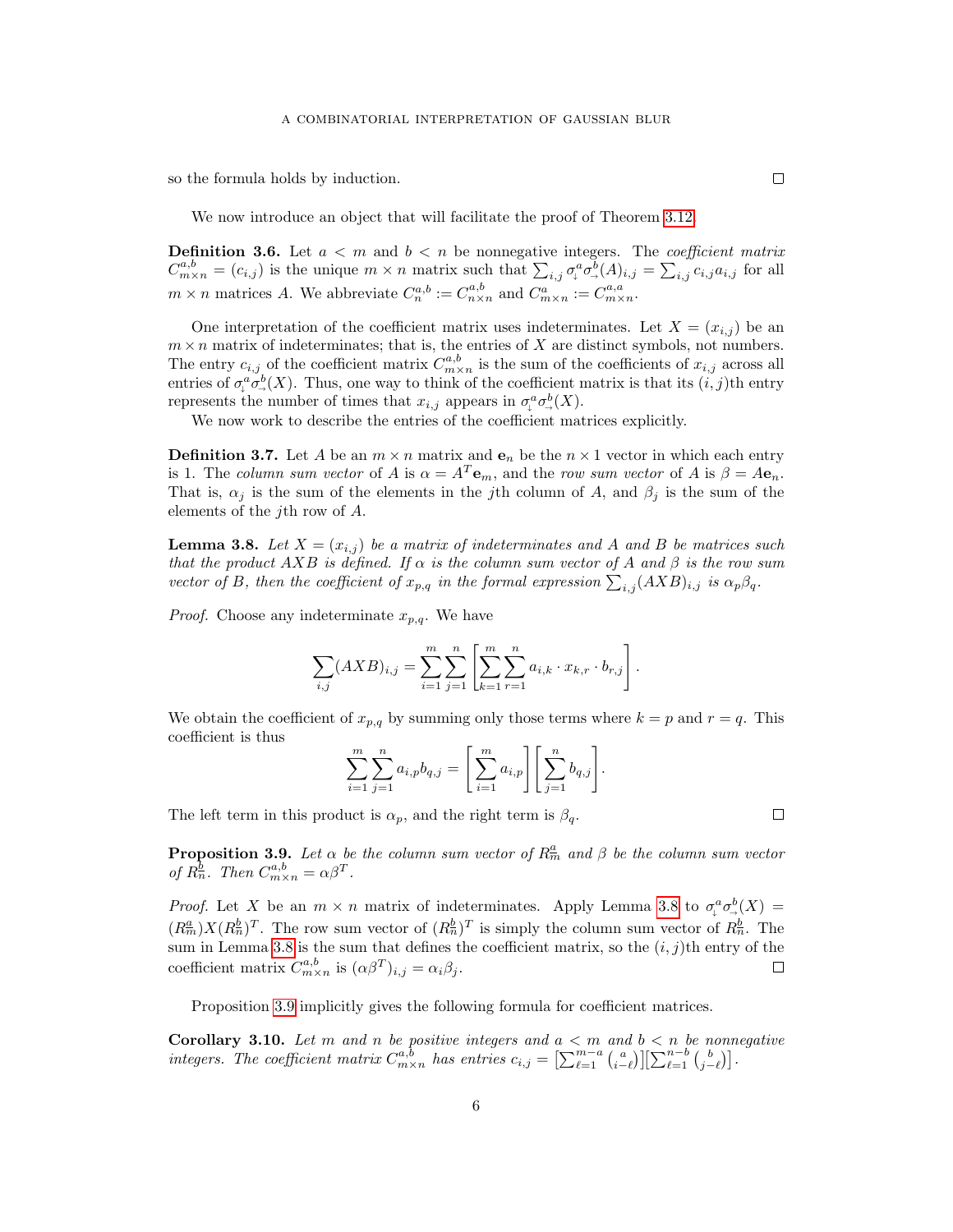Proof. Proposition [3.5](#page-4-0) shows that

$$
\alpha_i = \sum_{\ell=1}^{m-s} (R_m^{\underline{a}})_{\ell,i} = \sum_{\ell=1}^{m-a} \binom{a}{i-\ell}.
$$

A similar calculation holds for  $\beta_i$ .

<span id="page-6-1"></span>**Corollary 3.11.** Let A be an  $m \times n$  matrix. The value of the single entry of the matrix  $\sigma^{m-1}_{\downarrow}\sigma^{n-1}_{\rightarrow}(A)$  is  $\sum_{i=1}^m\sum_{j=1}^n\binom{m-1}{i-1}\binom{n-1}{j-1}a_{i,j}$ .

*Proof.* Let  $C_{m \times n}^{m-1,n-1} = (c_{i,j})$ . Since  $\sigma_{\downarrow}^{m-1} \sigma_{\rightarrow}^{n-1}(A)$  has a single entry, we have

$$
\sigma^{n-1}(A)_{1,1} = \sum_{i,j} \sigma^{n-1}(A)_{i,j} = \sum_{i,j} c_{i,j} a_{i,j}
$$

by the definition of the coefficient matrix. Corollary [3.10](#page-5-2) shows that  $c_{i,j} = \binom{m-1}{i-1} \binom{n-1}{j-1}$ .

The entries of  $\sigma^{s}(A)$  are determined by the blocks of A of size  $(s+1) \times (s+1)$ . From this observation, Corollary [3.11](#page-6-1) can be used to find the value of any entry in  $\sigma^s(A)$ : simply apply the corollary to the submatrix  $(a_{p+i,q+j})_{i,j=0}^s$  to determine the value of  $\sigma^s(A)_{i,j}$ .

Recall that to apply a kernel matrix, we need to specify an edge-handling technique, wherein we extend the matrix  $A$  to a matrix  $A'$ . Then applying the filter to  $A$  with the edgehandling technique is equivalent (by definition) to applying the filter to  $A'$  with cropping.

<span id="page-6-0"></span>Theorem 3.12. Suppose a matrix A and an edge-handling technique yielding the extension A' of A are given. Then  $G_{2r+1} * A = 4^{-2r} \sigma^{2r}(A')$  for all nonnegative integers r.

*Proof.* Each entry of  $G_{2r+1} * A$  corresponds to a block of A' of size  $(2r+1) \times (2r+1)$ . From equation [\(1\)](#page-2-0), the value of the entry  $(G_{2r+1} * A)_{p,q}$  is

$$
\frac{1}{4^{2r}}\sum_{i=-r}^{r}\sum_{j=-r}^{r} {2r \choose i+r} {2r \choose j+r} a'_{p+i,q+i}.
$$

On the other hand, let  $B := (a'_{p+i,q+j})_{i,j=-r}^r$  be a submatrix of A'. Applying Corollary [3.11](#page-6-1) and then [\(1\)](#page-2-0) gives

$$
\sigma^{2r}(A')_{p,q} = \sigma^{2r}(B)_{1,1}
$$
  
= 
$$
\sum_{i=0}^{2r} \sum_{j=0}^{2r} {2r \choose i} {2r \choose j} b_{i,j}
$$
  
= 
$$
\sum_{i=-r}^{r} \sum_{j=-r}^{r} {2r \choose i+r} {2r \choose j+r} a'_{p+i,q+i}
$$
  
= 
$$
4^{2r}(G_{2r+1} * A)_{p,q}.
$$

Theorem [3.12](#page-6-0) may be equivalently stated as an equality of operators:

$$
G_{2r+1} = 4^{-2r} \sigma^{2r}.
$$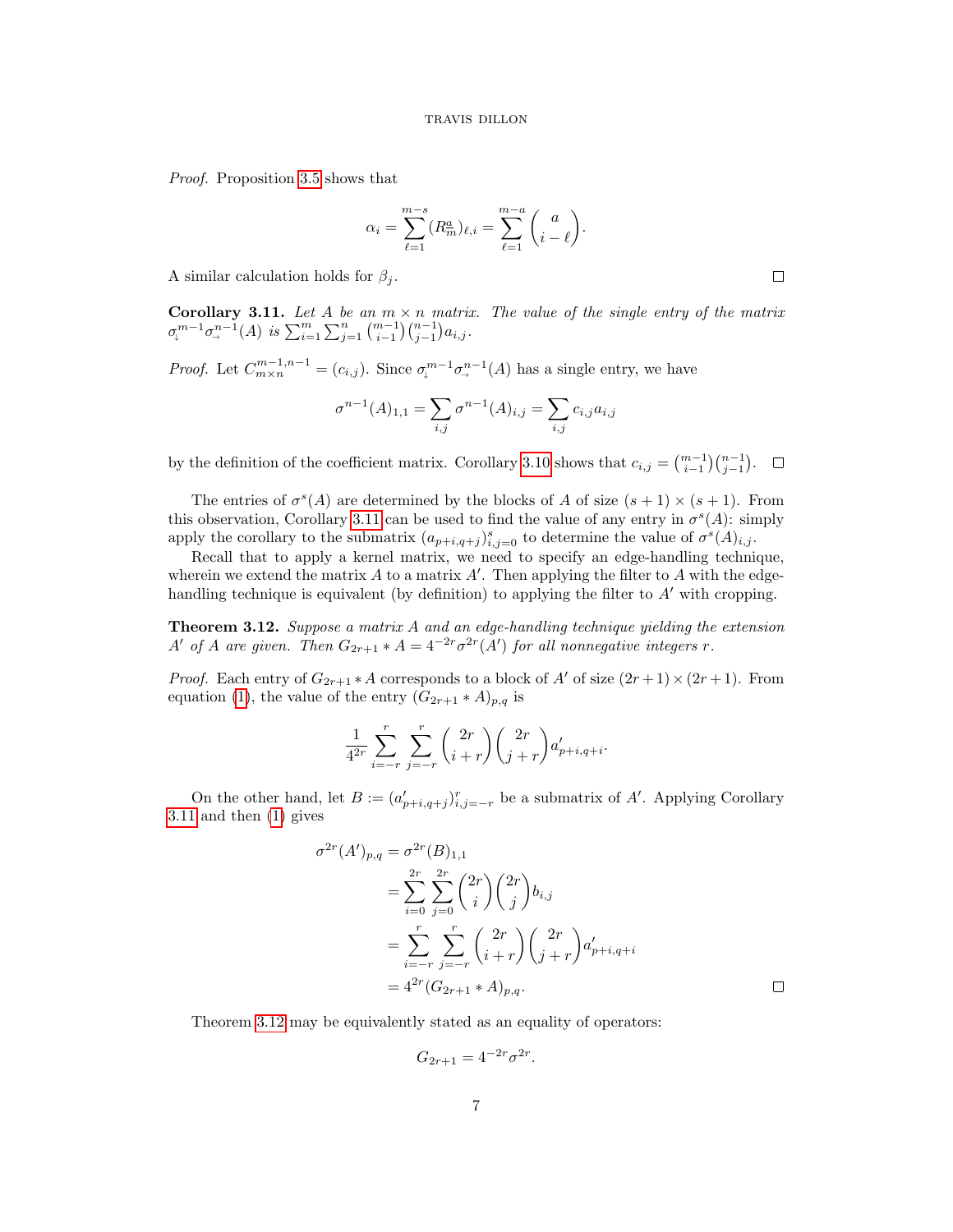## 4 Further properties of the collapsing sum

## 4.1 Special classes of matrices

**Definition 4.1.** A Toeplitz matrix is an  $m \times n$  matrix A with the property that  $a_{i,j} = a_{k,\ell}$ whenever  $i - j = k - \ell$ . We denote by toep $(a_{-n+1}, \ldots, a_{m-1})$  the  $m \times n$  Toeplitz matrix A with entries  $a_{i,j} = a_{i-j}$ .

**Example 4.2.** The general  $4 \times 5$  Toeplitz matrix toep $(a_{-4}, \ldots, a_3)$  is

$$
\begin{pmatrix} a_0 & a_{-1} & a_{-2} & a_{-3} & a_{-4} \ a_1 & a_0 & a_{-1} & a_{-2} & a_{-3} \ a_2 & a_1 & a_0 & a_{-1} & a_{-2} \ a_3 & a_2 & a_1 & a_0 & a_{-1} \end{pmatrix}.
$$

Toeplitz matrices have applications in a wide variety of pure and applied areas, including representation theory, signal processing, differential and integral equations, and quantum mechanics. Moreover, every  $n \times n$  matrix can be decomposed as the product of at most  $2n + 5$  Toeplitz matrices [\[4\]](#page-10-3).

In what follows, we use  $(m+1)\times(n+1)$  Toeplitz matrices toep $(a_{-n},\ldots,a_m)$  to slightly simplify the statements of the results.

<span id="page-7-0"></span>**Proposition 4.3.** Let  $A = \text{toep}(a_{-n}, \ldots, a_m)$  be an  $(m+1) \times (n+1)$  Toeplitz matrix. Then  $\sum_{k=-n}^{m} \binom{m+n}{n+k} a_k$  is the single entry of  $\sigma_i^m \sigma_{\gamma}^n(A)$ .

Proof. We can decompose the Toeplitz matrix into "stripes":

$$
A = \sum_{k=-n}^{m} \text{toep}(0, \dots, 0, a_k, 0, \dots, 0).
$$

Since by Proposition [3.1](#page-3-0) the collapsing sum distributes over addition, we need only consider the case when one  $a_k$  is nonzero. Moreover, since  $\sigma(cA) = c\sigma(A)$ , we can restrict to  $a_k = 1$ .

Therefore, suppose  $A = \text{toep}(0, \ldots, 0, 1, 0, \ldots, 0)$ , so that

$$
a_{i,j} = \begin{cases} 1 & \text{if } i - j = k \\ 0 & \text{otherwise.} \end{cases}
$$

We use the convention that  $\binom{n}{r} = 0$  if  $r < 0$  or  $r > n$ . Applying Corollary [3.11](#page-6-1) and the binomial symmetry  $\binom{n}{r} = \binom{n}{n-r}$  gives

$$
\sigma_\downarrow^m \sigma_\to^n(A)_{1,1} = \sum_{i=0}^m \sum_{j=0}^n \binom{m}{i} \binom{n}{j} a_{i+1,j+1}
$$

$$
= \sum_{i=0}^m \binom{m}{i} \binom{n}{i-k}
$$

$$
= \sum_{i=0}^m \binom{m}{i} \binom{n}{(n+k)-i}.
$$

Applying the well-known identity  $\sum_{i=0}^{m} \binom{m}{i} \binom{n}{r-i} = \binom{m+n}{r}$  finishes the proof.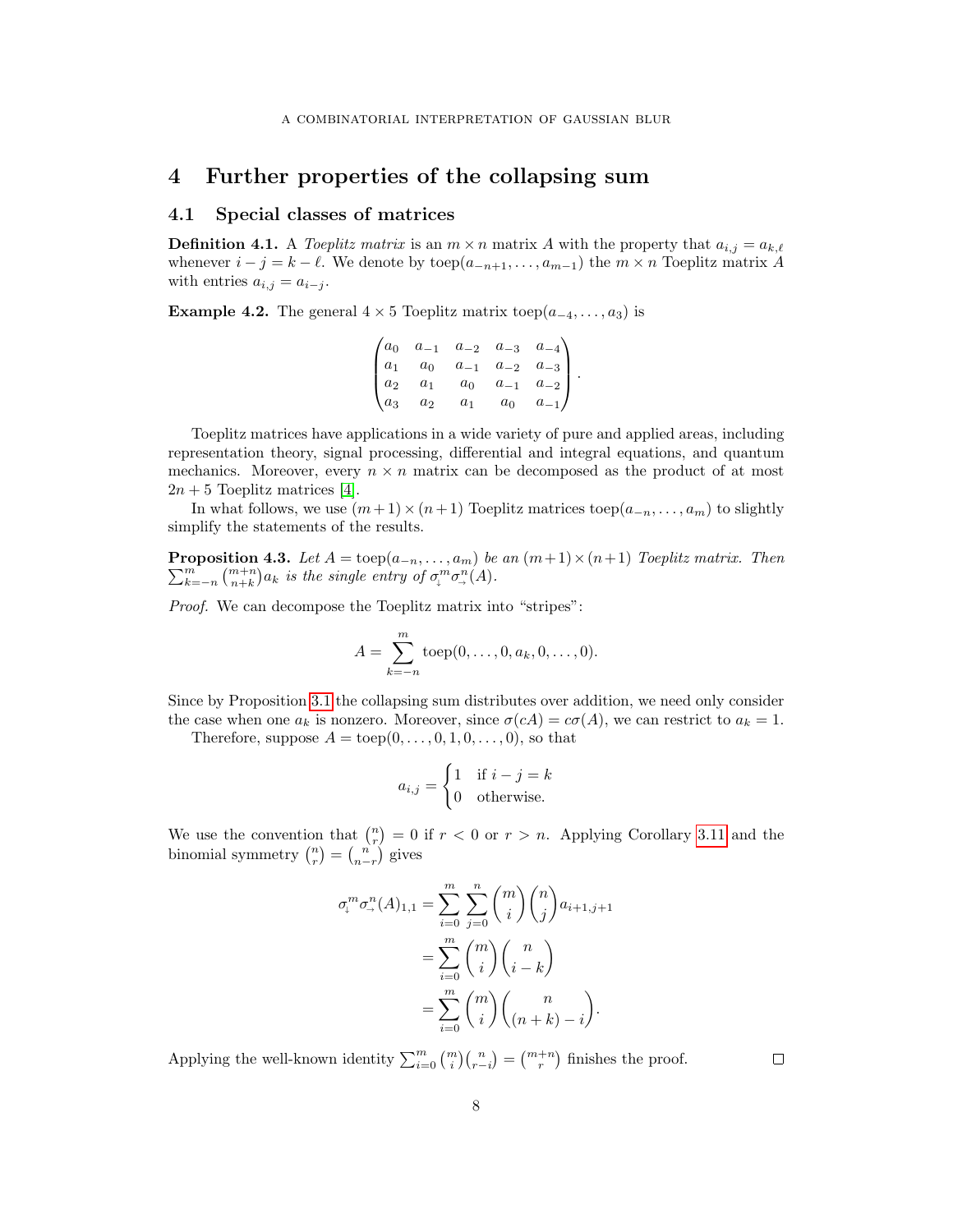A direct application of Proposition [4.3](#page-7-0) yields the following.

**Corollary 4.4.** The single entry in  $\sigma^{n}(I_{n+1})$  is the central binomial coefficient  $\binom{2n}{n}$ .

A similar result holds for coefficient matrices.

**Proposition 4.5.** The single entry in  $\sigma^n(C_{n+1}^n)$  is  $\binom{2n}{n}^2$ .

Proof. From Corollary [3.11,](#page-6-1) we have

$$
\sigma^{n}(C_{n+1}^{n}) = \sum_{i=0}^{n} \sum_{j=0}^{n} {n \choose i} {n \choose j} c_{i,j} = \sum_{i=0}^{n} \sum_{i=0}^{n} {n \choose i}^{2} {n \choose j}^{2}.
$$

Using the identity  $\sum_{k=0}^{n} {n \choose k}^2 = {2n \choose n}$  completes the proof.

Recall that  $J_{m \times n}$  denotes the  $m \times n$  matrix with each entry equal to 1.

**Proposition 4.6.** Let  $a < m$  and  $b < n$  be nonnegative integers. Then  $\sum_{i,j}(C^{a,b}_{m \times n})_{i,j} =$  $2^{a+b}(m-a)(n-b).$ 

*Proof.* It follows from Definition [3.6](#page-5-3) that the sum of the entries of  $C^{a,b}_{m \times n}$  is equal to the sum of the entries of  $\sigma_{\varphi}^a \sigma_{\varphi}^b (J_{m \times n})$ . Each  $(a + 1) \times (b + 1)$  block of  $J_{m \times n}$  is  $J_{(a+1) \times (b+1)}$ , so  $\sigma_{\downarrow}^a \sigma_{\rightarrow}^b (J_{m \times n})_{i,j} = \sigma_{\downarrow}^a \sigma_{\rightarrow}^b (J_{(a+1) \times (b+1)})_{1,1}$  for all  $1 \leq i \leq m - a$  and  $1 \leq j \leq n - b$ . Since  $J_{(a+1)\times(b+1)}$  is a Toeplitz matrix, Proposition [4.3](#page-7-0) gives

$$
\sigma_{\downarrow}^{a} \sigma_{\to}^{b} (J_{(a+1)\times (b+1)})_{1,1} = \sum_{i=0}^{a+b} \binom{a+b}{i} = 2^{a+b}.
$$

Noting that  $\sigma_{\varphi}^a \sigma_{\varphi}^b (J_{m \times n})$  has  $(m - a)(n - b)$  entries completes the proof.

The proof of Corollary [3.11](#page-6-1) shows that the Gaussian blur kernel  $G_{2r+1}$  is proportional to the coefficient matrix  $C_{2r+1}^{2r}$ . Similarly, the box blur kernel  $B_{2r+1}$  is proportional to the coefficient matrix  $C_{2r+1}^0$ . The constant of proportionality in both cases is  $(\sum_{i,j} (C_{2r+1}^s)_{i,j})^{-1}$ , where  $s = 2r$  or  $s = 0$ , respectively. Thus, the coefficient matrices are a generalization that unite these two filters. That is, the expression  $(2^{a+b}(m-a)(n-b))^{-1}C^{a,b}_{m\times n}$  provides an interpolation between box blur and Gaussian blur.

### 4.2 Further connections with Gaussian blur

Waltz and Miller [\[3\]](#page-10-2) extend their techniques to non-square blurs, that is, Gaussian-like blurs using non-square kernel matrices. These can be defined in parallel to the square Gaussian blurs. If  $G_{a\times b}$  denotes the kernel for the  $a \times b$  Gaussian blur, then

$$
(G_{a \times b})_{i,j} = 2^{-(a+b-2)} \binom{a-1}{i-1} \binom{b-1}{j-1}.
$$

Since either  $a$  or  $b$  might be even, there may be no central element, so here we index from (1, 1) in the top left corner of the matrix.

The kernel matrix  $G_{a\times b}$  is proportional to the coefficient matrix for a fully collapsed  $a\times b$ matrix. This extends Theorem [3.12,](#page-6-0) since convolving  $G_{a\times b}$  with a matrix A is equivalent to applying  $2^{-(a+b-2)}\sigma_{\downarrow}^{a-1}\sigma_{\rightarrow}^{b-1}$  to the extended matrix A'.

 $\Box$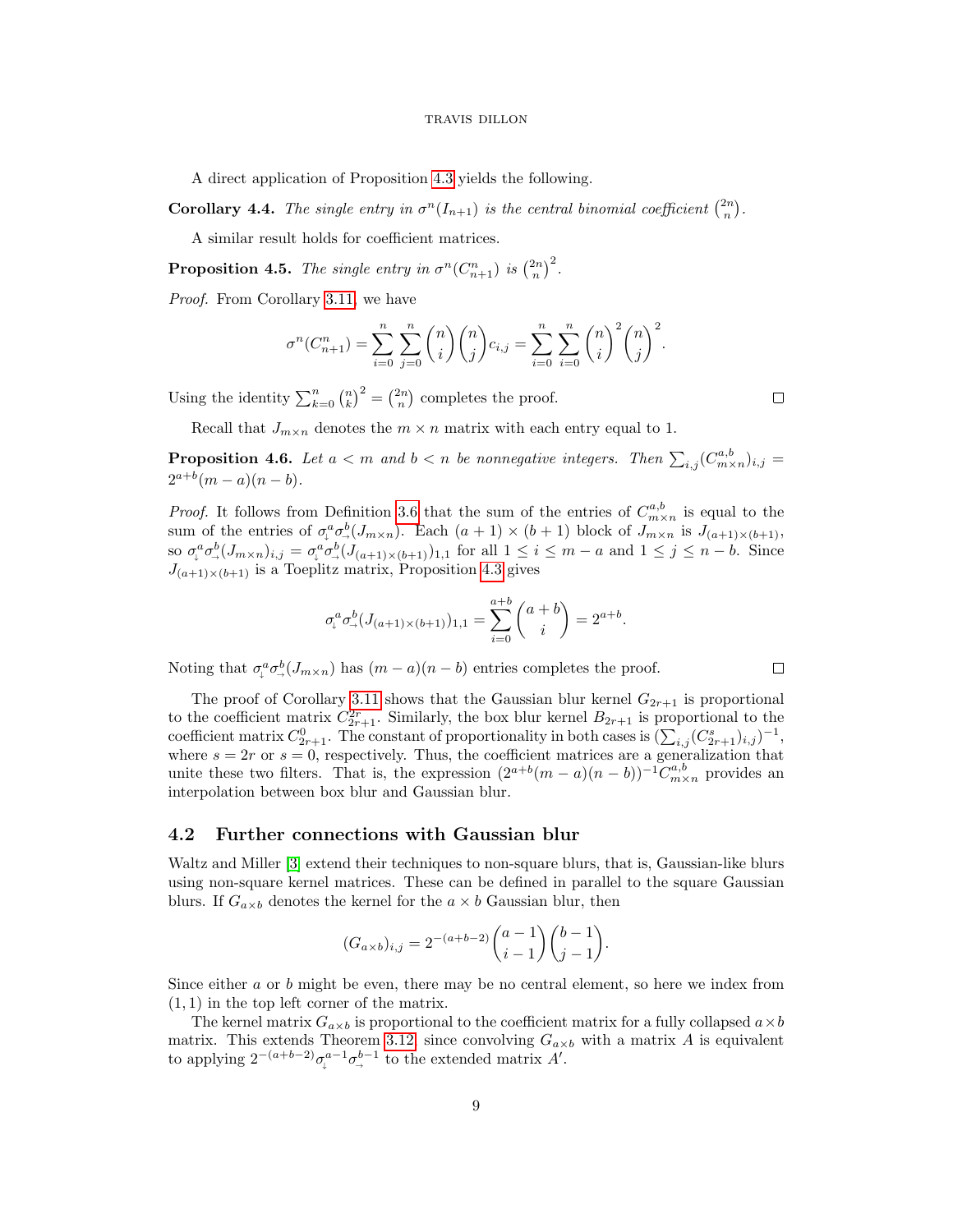The authors also venture into higher dimensions and discuss higher-dimensional blurs. We can easily transfer this idea to the language of the collapsing sum. Suppose we want to collapse (or, equivalently, blur) an n-dimensional array. We can define  $\sigma_{\vec{r}}$ , for  $1 \leq i \leq n$ , to be the operator that "collapses" the array in the *i*th direction, akin to the effects of  $\sigma_i$ and  $\sigma_{\to}$  in two dimensions. Define  $\sigma_n := \sigma_{\vec{1}} \cdots \sigma_{\vec{n}}$ . Then powers of  $2^{-n} \sigma_n$  give the higherdimensional blur that Waltz and Miler describe. As before, general rectangular blurs are obtained by simply composing the operators  $\frac{1}{2}\sigma_{\vec{i}}$  for various values of *i*.

### 4.3 A generalized collapsing sum

Waltz and Miller's algorithm for Gaussian blur may be extended to an operator that returns weighted sums of entries.

**Definition 4.7.** Let  $\gamma$  be an  $b_1 \times b_2$  matrix and A be an  $m \times n$  matrix with  $m, n \geq$ max $\{b_1, b_2\}$ . Then  $\sigma_{\gamma}(A)$  is an  $(m - b_1) \times (n - b_2)$  matrix with

$$
\sigma_{\gamma}(A)_{p,q} = \sum_{i=0}^{b_1-1} \sum_{j=0}^{b_2-1} \gamma_{i+1,j+1} a_{p+i,q+j}.
$$

If  $\gamma = \begin{pmatrix} 1 & 1 \\ 1 & 1 \end{pmatrix}$ , then we recover the original collapsing sum. Moreover, if  $\gamma = (1\,1)$ , then  $\sigma_{\gamma} = \sigma_{\rightarrow}$ , and  $\sigma_{\gamma} r = \sigma_{\downarrow}$ .

For any matrix  $\gamma$  of rank 1, there exist two column vectors  $\rho$  and  $\varphi$  such that  $\gamma = \rho \varphi^T$ . Waltz and Miller's algorithm may be easily adapted for any  $2 \times 2$  rank-1 matrix. Our previous results on the collapsing sum may also be extended to  $\sigma_{\gamma}$  for any (not necessarily square) matrix  $\gamma$  of rank 1.

**Definition 4.8.** Let  $\varphi$  be a column vector with k entries. Let  $\varphi$  be a column vector with k entries. The  $(m - k + 1) \times m$  matrix  $R_m^{\varphi}$  has entries  $(R_m^{\varphi})_{p,q} = \sum_{i=0}^{k-1} \varphi_{i+1} \delta_{p+i,q}$ .

Again, notice that if  $\varphi = (11)$ , then  $R_m^{\varphi} = R_m$ . We define the falling powers of these matrices analogously to those of  $R_m$ . A generalized form of Proposition [3.9](#page-5-1) holds in that, for any  $m \times n$  matrix A,

$$
\sigma_{\rho}^a \sigma_{\varphi^T}^b(A) = (R_m^{\rho})^{\underline{a}} A \, [(R_n^{\varphi^T})^{\underline{b}}]^T.
$$

In particular, if  $\gamma = \rho \varphi^T$ , then

$$
\sigma_{\gamma}^s(A) = (R_m^{\rho})^s A \left[ (R_n^{\varphi^T})^s \right]^T.
$$

Similar extensions may be obtained for other results, including the entries of the corresponding coefficient matrices.

## 5 Conclusion

By introducing the collapsing sum operators, we have provided a new combinatorial way to view Gaussian blur. We established the close connection between these concepts and also established a collection of theoretical results on the collapsing sum.

It would be interesting to study the collapsing sum as a matrix operator in its own right. For example, if G is an abelian group and  $G^{m\times n}$  represents the additive group of  $m\times n$ matrices with entries in G, then the collapsing sum is a map from  $G^{m \times n}$  to  $G^{(m-1)\times (n-1)}$ . What are the combinatorial and algebraic properties of this map?